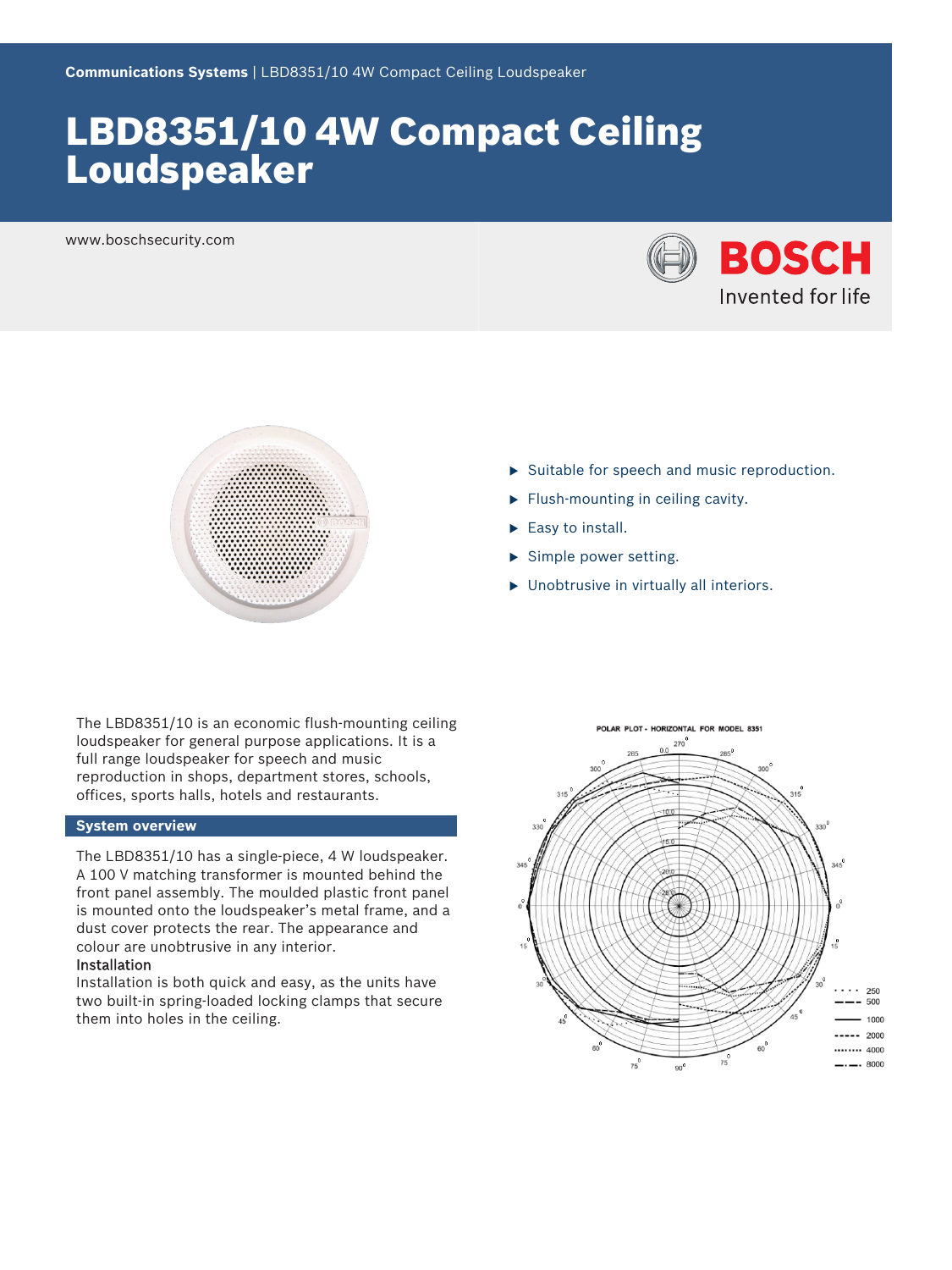



|                          | 250<br>Hz | 500<br>Ηz | 1000<br>Hz | 2000<br>Hz | 4000<br>Hz. | 8000<br>Hz |
|--------------------------|-----------|-----------|------------|------------|-------------|------------|
| <b>SPL1.1</b>            | 88.5      | 86.5      | 87.2       | 88.8       | 92.7        | 92.8       |
| <b>SPL</b><br>Max        | 97.5      | 94.3      | 95         | 96.6       | 100.5       | 100.6      |
| Q<br>Factor              | 3.9       | 5.0       | 6.3        | 10.0       | 15.1        | 15.8       |
| Efficien<br>CV<br>(in %) | 0.4       | 0.3       | 0.3        | 0.5        | 1.2         | 1.2        |
| Н.<br>Angle              | 175       | 180       | 180        | 155        | 95          | 98         |
| V. Angle                 | 180       | 180       | 180        | 180        | 90          | 80         |
| . .                      |           |           |            |            |             |            |

Acoustical performance Specified per Octave

## **Parts included**

- Quantity Components
- 1 LBD8351/10 Ceiling Loudspeaker

## **Technical specifications**

#### **Electrical**

| Maximum Power                                        | 6W                       |
|------------------------------------------------------|--------------------------|
| <b>Rated Power</b>                                   | 4W                       |
| Sound Pressure level<br>at $6 W / 1 W (1 KHz at 1m)$ | 95.0 dB / 87.2 dB (SPL)  |
| Effective frequency range (-10)<br>dB)               | $150$ Hz $- 12$ kHz      |
| Opening Angle at 1 KHz / 4 KHz<br>$(-6 dB)$          | $180^{\circ}/95^{\circ}$ |
| Rated Voltage                                        | 100V                     |
| Rated impedance                                      | 2500 ohm                 |
|                                                      |                          |

#### **Mechanical**

| Diameter      | $165 \,\mathrm{mm}$ |
|---------------|---------------------|
| Maximum depth | 65 mm               |
| Weight        | 500 <sub>g</sub>    |
|               |                     |

## **Environmental**

| Operating temperature | $-25$ °C to +55 °C |
|-----------------------|--------------------|
| Storage temperature   | $-40$ °C to +70 °C |

## **Ordering information**

**LBD8351/10 4W Compact Ceiling Loudspeaker** Order number **LBD8351/10**